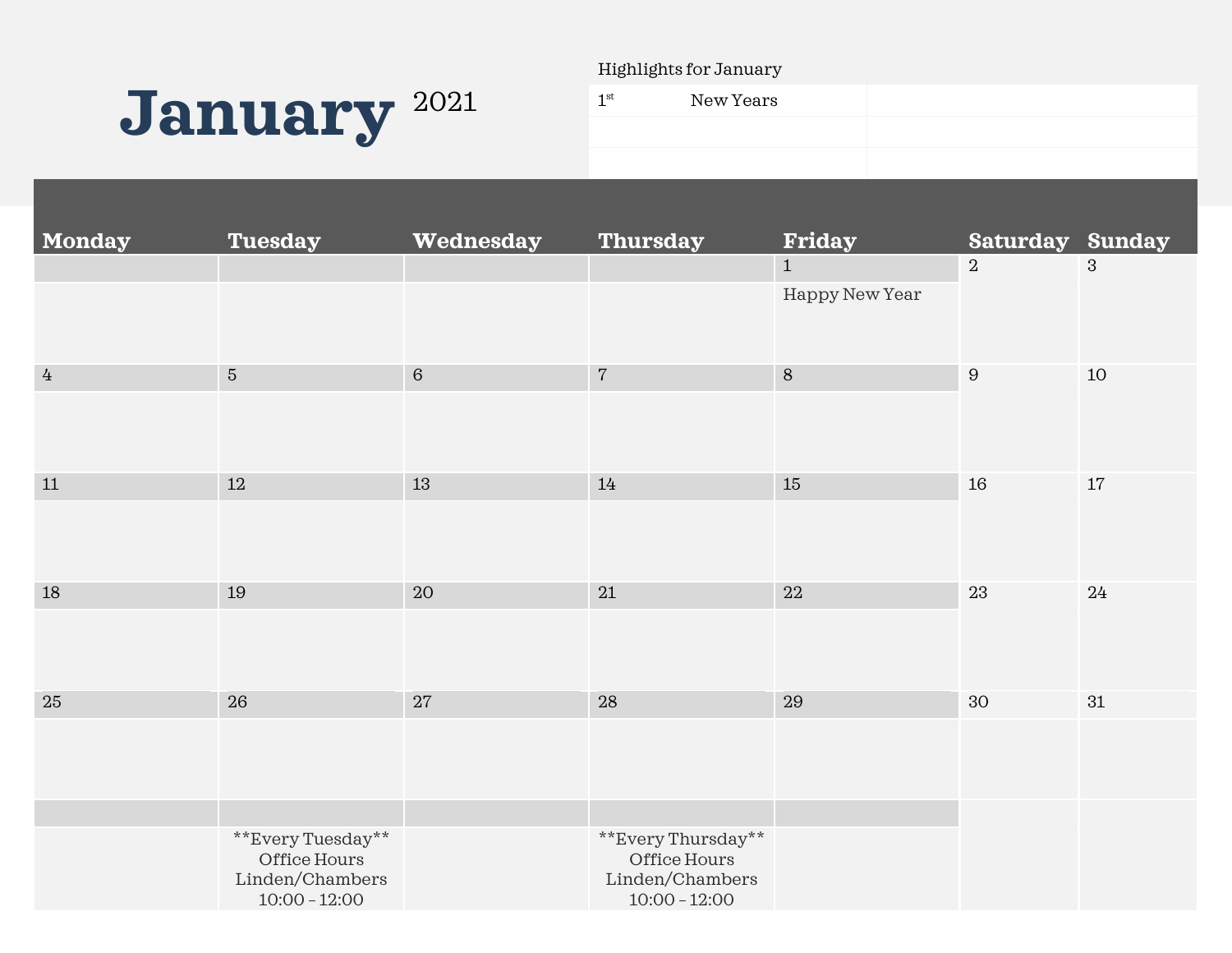# February<sup>2021</sup>

Highlights for February

| 14 <sup>th</sup> | Valentine's Day            |  |
|------------------|----------------------------|--|
| 15 <sup>th</sup> | President Day              |  |
| 18 <sup>th</sup> | Board Meeting $@6:00$ p.m. |  |

| <b>Monday</b>                                                                            | <b>Tuesday</b>                                                                    | Wednesday                                                                         | <b>Thursday</b>                                                                   | <b>Friday</b>   | <b>Saturday Sunday</b> |                |
|------------------------------------------------------------------------------------------|-----------------------------------------------------------------------------------|-----------------------------------------------------------------------------------|-----------------------------------------------------------------------------------|-----------------|------------------------|----------------|
| $\mathbf{1}$                                                                             | $\overline{2}$                                                                    | 3                                                                                 | $\overline{4}$                                                                    | $5\overline{)}$ | $6\phantom{1}6$        | $\overline{7}$ |
| <b>CRC</b> Remote Learning<br>$1:30 - 3:00$<br>CRC After-School<br>Program $3:00 - 4:30$ | CRC Remote Learning<br>$1:30 - 3:00$<br>CRC After-School<br>Program $3:00 - 4:30$ | CRC Remote Learning<br>$1:30 - 3:00$<br>CRC After-School<br>Program $3:00 - 4:30$ | CRC Remote Learning<br>$1:30 - 3:00$<br>CRC After-School<br>Program $3:00 - 4:30$ |                 |                        |                |
| 8                                                                                        | 9                                                                                 | 10                                                                                | 11                                                                                | 12              | 13                     | 14             |
| CRC After-School<br>Program<br>$3:00 - 4:30$                                             | CRC After-School<br>Program<br>$3:00 - 4:30$                                      | CRC After-School<br>Program<br>$3:00 - 4:30$                                      | CRC After-School<br>Program<br>$3:00 - 4:30$                                      |                 |                        |                |
| 15                                                                                       | 16                                                                                | 17                                                                                | 18                                                                                | 19              | 20                     | 21             |
| Office Closed<br>President's Day                                                         | CRC Remote Learning<br>$1:30 - 3:00$<br>CRC After-School<br>Program $3:00 - 4:30$ | CRC Remote Learning<br>$1:30 - 3:00$<br>CRC After-School<br>Program $3:00 - 4:30$ | CRC Remote Learning<br>$1:30 - 3:00$<br>CRC After-School<br>Program $3:00 - 4:30$ |                 |                        |                |
| 22                                                                                       | 23                                                                                | 24                                                                                | 25                                                                                | 26              | 27                     | 28             |
| CRC After-School<br>Program<br>$3:00 - 4:30$                                             | CRC After-School<br>Program<br>$3:00 - 4:30$                                      | CRC After-School<br>Program<br>$3:00 - 4:30$                                      | CRC After-School<br>Program<br>$3:00 - 4:30$                                      |                 |                        |                |
|                                                                                          |                                                                                   |                                                                                   |                                                                                   |                 |                        |                |
|                                                                                          |                                                                                   |                                                                                   |                                                                                   |                 |                        |                |
|                                                                                          |                                                                                   |                                                                                   |                                                                                   |                 |                        |                |
|                                                                                          | **Every Tuesday**<br>Office Hours<br>Linden/Chambers<br>$10:00 - 12:00$           |                                                                                   | **Every Thursday**<br>Office Hours<br>Linden/Chambers<br>$10:00 - 12:00$          |                 |                        |                |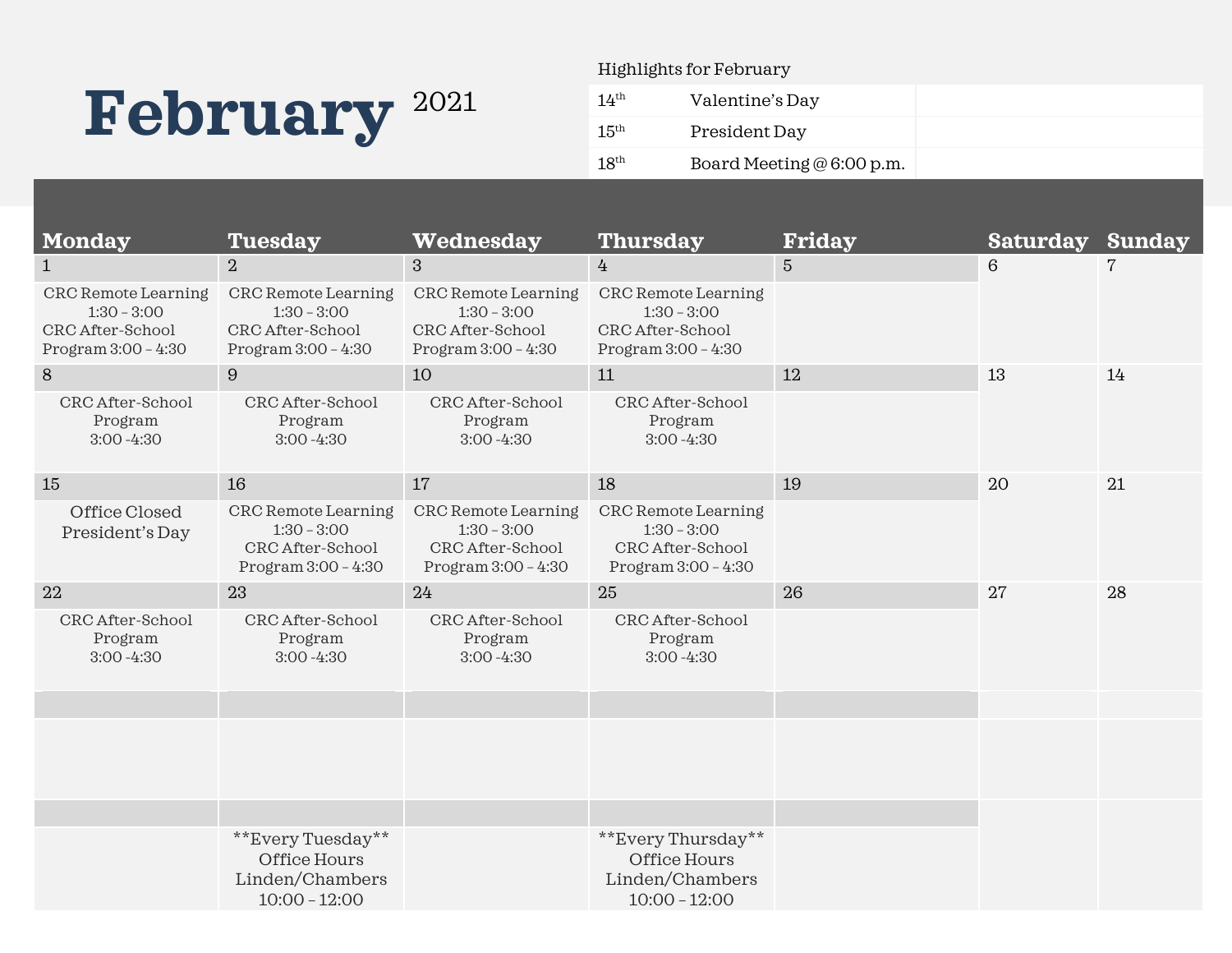### March<sup>2021</sup>

#### Highlights for March

| 14 <sup>th</sup> | Daylight Savings Begins         |  |
|------------------|---------------------------------|--|
| 17 <sup>th</sup> | St. Patrick's Day               |  |
| 18 <sup>th</sup> | Board Meeting $@6:00 \text{pm}$ |  |
|                  |                                 |  |

| <b>Monday</b>                                | <b>Tuesday</b>                                                          | Wednesday                                    | <b>Thursday</b>                                                          | <b>Friday</b>   | <b>Saturday</b>            | <b>Sunday</b> |
|----------------------------------------------|-------------------------------------------------------------------------|----------------------------------------------|--------------------------------------------------------------------------|-----------------|----------------------------|---------------|
| $\mathbf{1}$                                 | $\overline{2}$                                                          | 3                                            | $\overline{4}$                                                           | $5\overline{)}$ | $6\phantom{1}6$            | 7             |
| CRC After-School<br>Program<br>$3:00 - 4:30$ | CRC After-School<br>Program<br>$3:00 - 4:30$                            | CRC After-School<br>Program<br>$3:00 - 4:30$ | CRC After-School<br>Program<br>$3:00 - 4:30$                             |                 | $1st$ Covid<br>Vaccination |               |
| $8\,$                                        | 9                                                                       | 10                                           | 11                                                                       | 12              | 13                         | 14            |
| CRC After-School<br>Program<br>$3:00 - 4:30$ | CRC After-School<br>Program<br>$3:00 - 4:30$                            | CRC After-School<br>Program<br>$3:00 - 4:30$ | CRC After-School<br>Program<br>$3:00 - 4:30$                             |                 |                            |               |
| 15                                           | 16                                                                      | 17                                           | 18                                                                       | 19              | 20                         | 21            |
| CRC After-School<br>Program<br>$3:00 - 4:30$ | CRC After-School<br>Program<br>$3:00 - 4:30$                            | CRC After-School<br>Program<br>$3:00 - 4:30$ | CRC After-School<br>Program<br>$3:00 - 4:30$                             |                 |                            |               |
| 22                                           | 23                                                                      | 24                                           | 25                                                                       | 26              | 27                         | 28            |
| CRC After-School<br>Program<br>$3:00 - 4:30$ | CRC After-School<br>Program<br>$3:00 - 4:30$                            | CRC After-School<br>Program<br>$3:00 - 4:30$ | CRC After-School<br>Program<br>$3:00 - 4:30$                             |                 |                            |               |
| 29                                           | 30                                                                      | 31                                           |                                                                          |                 |                            |               |
| CRC After-School<br>Program<br>$3:00 - 4:30$ | CRC After-School<br>Program<br>$3:00 - 4:30$                            | CRC After-School<br>Program<br>$3:00 - 4:30$ |                                                                          |                 |                            |               |
|                                              |                                                                         |                                              |                                                                          |                 |                            |               |
|                                              | **Every Tuesday**<br>Office Hours<br>Linden/Chambers<br>$10:00 - 12:00$ |                                              | **Every Thursday**<br>Office Hours<br>Linden/Chambers<br>$10:00 - 12:00$ |                 |                            |               |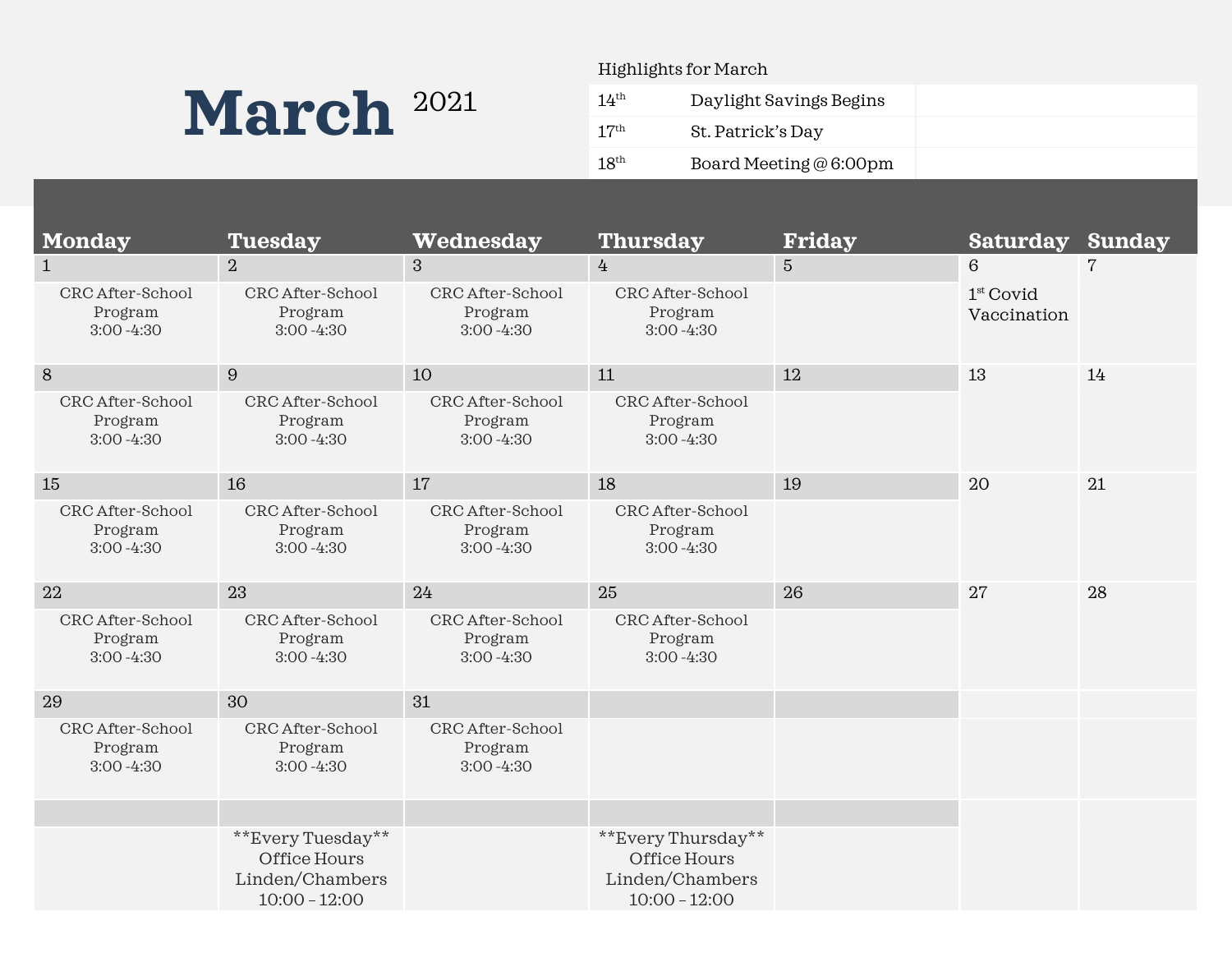

#### Highlights for April

| 4 <sup>th</sup> | Easter |  |
|-----------------|--------|--|
|                 |        |  |
|                 |        |  |

| Monday     | <b>Tuesday</b>                                                          | Wednesday  | <b>Thursday</b>                                                          | <b>Friday</b>    | <b>Saturday Sunday</b> |        |
|------------|-------------------------------------------------------------------------|------------|--------------------------------------------------------------------------|------------------|------------------------|--------|
|            |                                                                         |            | $\,$ 1 $\,$                                                              | $\overline{2}$   | $\mathbf{3}$           | 4      |
| $\bf 5$    | $\,6\,$                                                                 | $\sqrt{7}$ | $\,8\,$                                                                  | $\boldsymbol{9}$ | $10\,$                 | $11\,$ |
| $12\,$     | $13\,$                                                                  | 14         | $15\,$                                                                   | $16\,$           | $17\,$                 | $18\,$ |
| 19         | $20\,$                                                                  | $21\,$     | $22\,$                                                                   | 23               | 24                     | 25     |
| ${\bf 26}$ | $27\,$                                                                  | $28\,$     | $\bf 29$                                                                 | $30\,$           |                        |        |
|            | **Every Tuesday**<br>Office Hours<br>Linden/Chambers<br>$10:00 - 12:00$ |            | **Every Thursday**<br>Office Hours<br>Linden/Chambers<br>$10:00 - 12:00$ |                  |                        |        |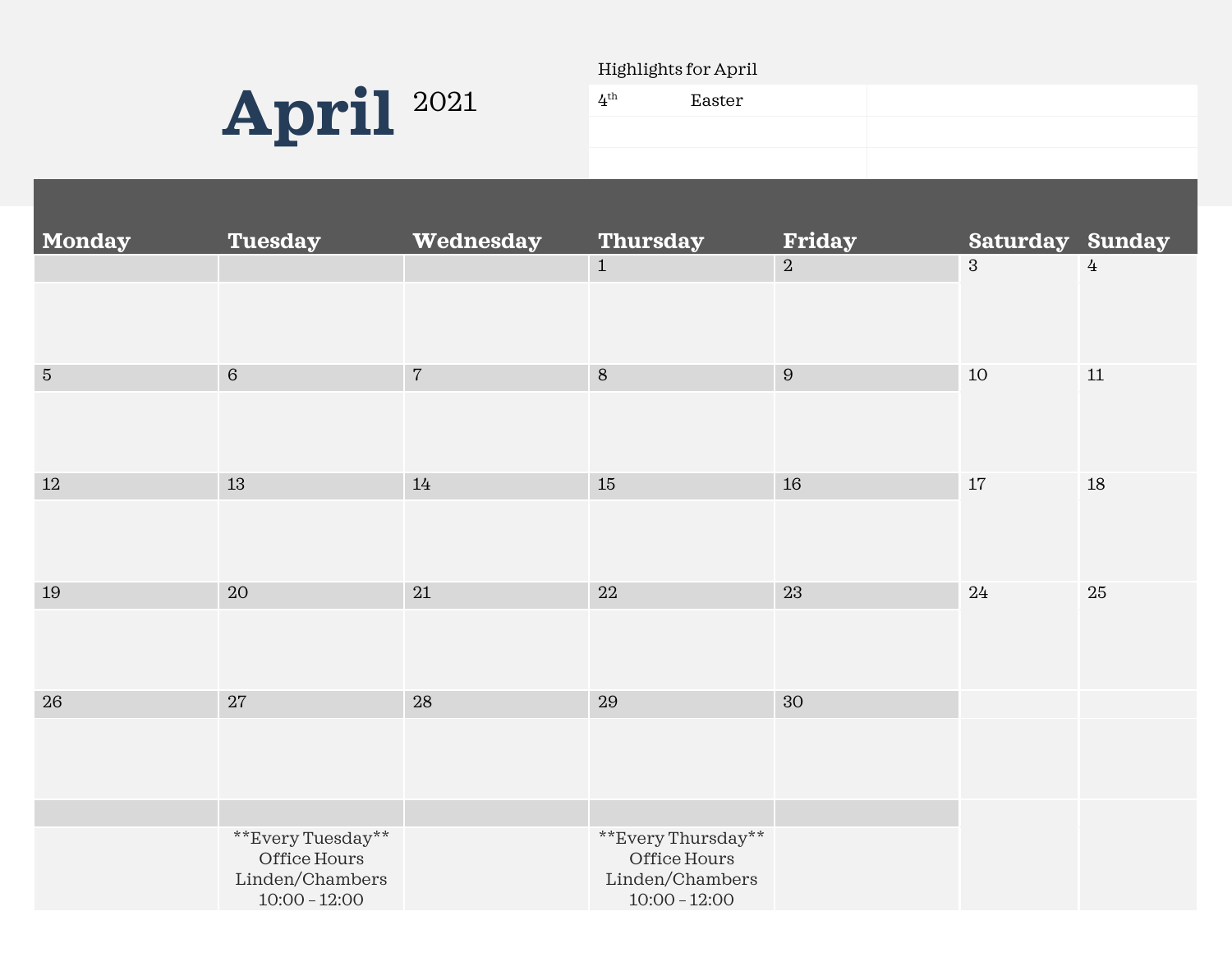

Highlights for May

| $\sim$             | __ | .            |
|--------------------|----|--------------|
| 9 <sup>th</sup>    |    | Mother's Day |
| $31$ <sup>st</sup> |    | Memorial Day |
|                    |    |              |

| <b>Monday</b>                        | <b>Tuesday</b>                                                                            | Wednesday                            | <b>Thursday</b>                                                                           | <b>Friday</b>  | <b>Saturday</b> | <b>Sunday</b>    |
|--------------------------------------|-------------------------------------------------------------------------------------------|--------------------------------------|-------------------------------------------------------------------------------------------|----------------|-----------------|------------------|
|                                      |                                                                                           |                                      |                                                                                           |                | $\mathbf{1}$    | $\overline{2}$   |
|                                      |                                                                                           |                                      |                                                                                           |                |                 |                  |
| 3                                    | $4\overline{ }$                                                                           | $5\phantom{.}$                       | $6\phantom{1}6$                                                                           | $\overline{7}$ | 8               | $\boldsymbol{9}$ |
| CRC After School<br>Program 3-5:30pm | CRC After School<br>Program 3-5:30pm                                                      | CRC After School<br>Program 3-5:30pm | CRC After School<br>Program 3-5:30pm<br>Chair Yoga $@$ L/C<br>$4:15$ pm                   |                |                 |                  |
| 10                                   | 11                                                                                        | 12                                   | 13                                                                                        | 14             | 15              | 16               |
| CRC After School<br>Program 3-5:30pm | Coffee Hour @L/C<br>Community Rm<br>11:00 - 12:00<br>CRC After School<br>Program 3-5:30pm | CRC After School<br>Program 3-5:30pm | Coffee Hour @ SBW<br>CRC After School<br>Program 3-5:30pm<br>Chair Yoga @L/C<br>$4:15$ pm |                |                 |                  |
| 17                                   | 18                                                                                        | 19                                   | 20                                                                                        | 21             | 22              | 23               |
| CRC After School<br>Program 3-5:30pm | CRC After School<br>Program 3-5:30pm                                                      | CRC After School<br>Program 3-5:30pm | CRC After School<br>Program 3-5:30pm<br>Chair Yoga @L/C<br>$4:15$ pm                      |                |                 |                  |
| 24                                   | 25                                                                                        | 26                                   | 27                                                                                        | 28             | 29              | 30               |
| CRC After School<br>Program 3-5:30pm | Coffee Hour @L/C<br>11:00-12:00<br>CRC After School<br>Program 3-5:30pm                   | CRC After School<br>Program 3-5:30pm | Coffee Hour @ SBW<br>11:00-12:00<br>CRC 3-5:30pm<br>Chair Yoga $@$ L/C<br>$4:15$ pm       |                |                 |                  |
| 31                                   |                                                                                           |                                      |                                                                                           |                |                 |                  |
| HOLIDAY-Office<br>Closed             | **Every Tuesday**<br>Office Hours<br>Linden/Chambers<br>$10:00 - 12:00$                   |                                      | **Every Thursday**<br>Office Hours<br>Linden/Chambers<br>$10:00 - 12:00$                  |                |                 |                  |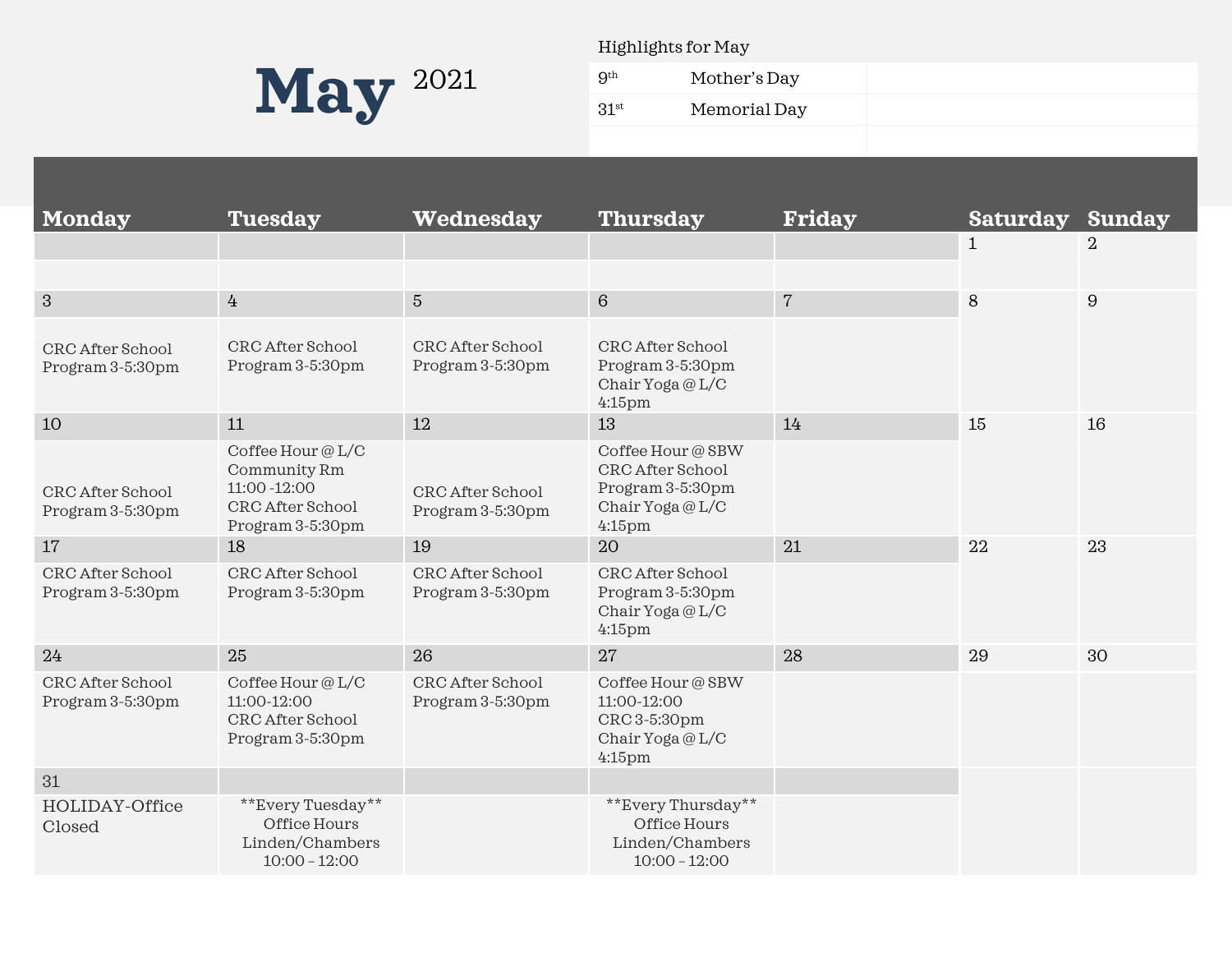

Highlights for June

| 20 <sup>th</sup> | Father's Day |  |
|------------------|--------------|--|
|                  |              |  |
|                  |              |  |

| Monday     | <b>Tuesday</b>                                                          | Wednesday      | <b>Thursday</b>                                                          | <b>Friday</b>  | <b>Saturday Sunday</b> |                 |
|------------|-------------------------------------------------------------------------|----------------|--------------------------------------------------------------------------|----------------|------------------------|-----------------|
|            | $1\,$                                                                   | $\overline{a}$ | $\overline{3}$                                                           | $\overline{4}$ | $\overline{5}$         | $6\phantom{1}6$ |
| $\sqrt{7}$ | $\,8\,$                                                                 | $\, 9$         | $10\,$                                                                   | $11\,$         | $12\,$                 | $13\,$          |
| 14         | 15                                                                      | 16             | $17\,$                                                                   | 18             | 19                     | $20\,$          |
| $21\,$     | 22                                                                      | 23             | 24                                                                       | $25\,$         | ${\bf 26}$             | 27              |
| $28\,$     | $\bf 29$                                                                | 30             |                                                                          |                |                        |                 |
|            | **Every Tuesday**<br>Office Hours<br>Linden/Chambers<br>$10:00 - 12:00$ |                | **Every Thursday**<br>Office Hours<br>Linden/Chambers<br>$10:00 - 12:00$ |                |                        |                 |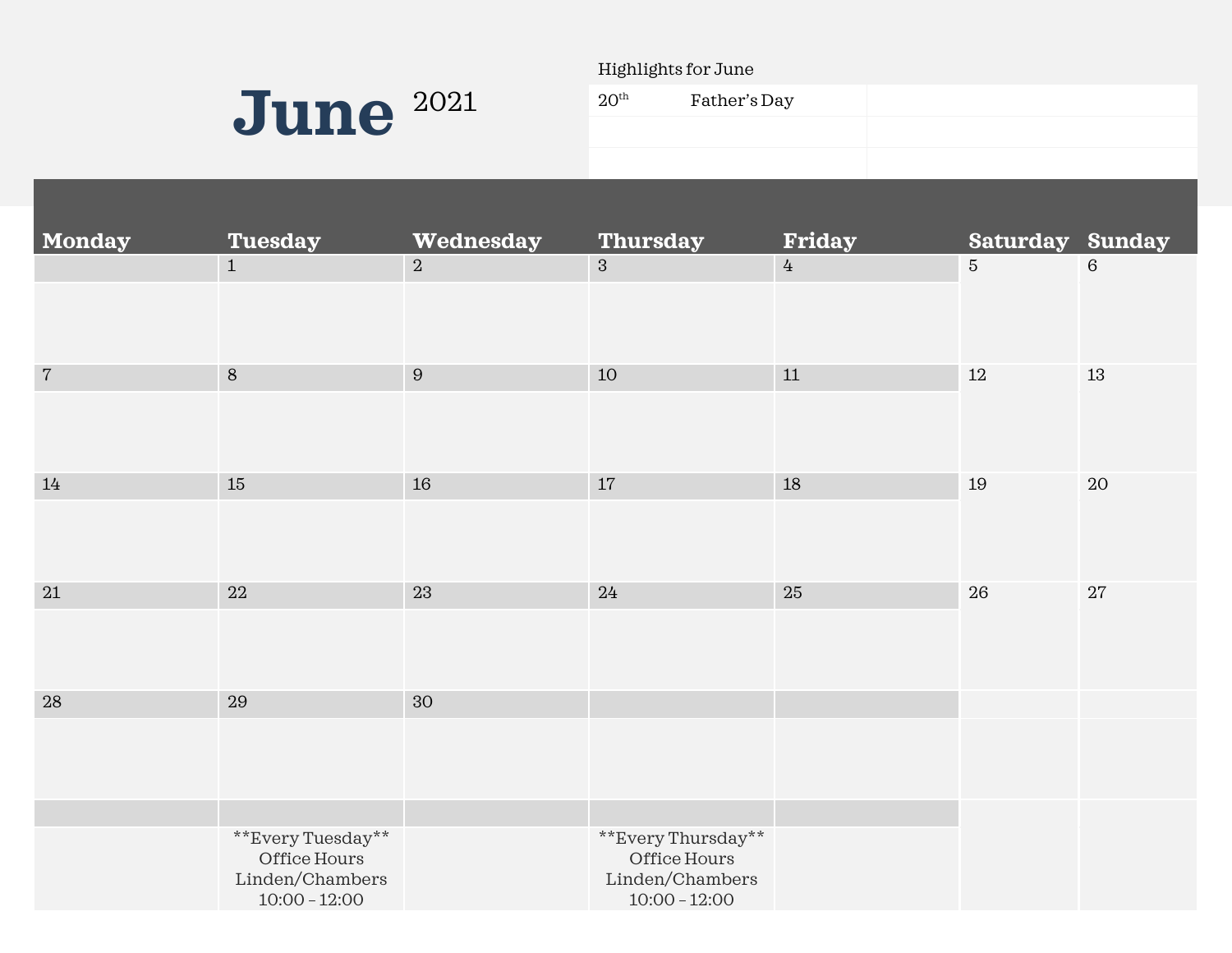

Highlights for July

| $4^{\rm th}$ | Independence Day |  |
|--------------|------------------|--|
|              |                  |  |
|              |                  |  |

| <b>Monday</b> | <b>Tuesday</b>                                                          | Wednesday  | <b>Thursday</b>                                                          | <b>Friday</b>    | <b>Saturday Sunday</b> |        |
|---------------|-------------------------------------------------------------------------|------------|--------------------------------------------------------------------------|------------------|------------------------|--------|
|               |                                                                         |            | $\mathbf{1}$                                                             | 2                | $\mathbf{3}$           | 4      |
| $\sqrt{5}$    | $\,6\,$                                                                 | $\sqrt{7}$ | $\,8\,$                                                                  | $\boldsymbol{9}$ | $10\,$                 | $11\,$ |
|               |                                                                         |            |                                                                          |                  |                        |        |
| $12\,$        | $13\,$                                                                  | 14         | $15\,$                                                                   | $16\,$           | $17\,$                 | $18\,$ |
|               |                                                                         |            |                                                                          |                  |                        |        |
| 19            | 20                                                                      | 21         | 22                                                                       | 23               | $24\,$                 | 25     |
|               |                                                                         |            |                                                                          |                  |                        |        |
| 26            | 27                                                                      | ${\bf 28}$ | 29                                                                       | $30\,$           | $31\,$                 |        |
|               |                                                                         |            |                                                                          |                  |                        |        |
|               |                                                                         |            |                                                                          |                  |                        |        |
|               | **Every Tuesday**<br>Office Hours<br>Linden/Chambers<br>$10:00 - 12:00$ |            | **Every Thursday**<br>Office Hours<br>Linden/Chambers<br>$10:00 - 12:00$ |                  |                        |        |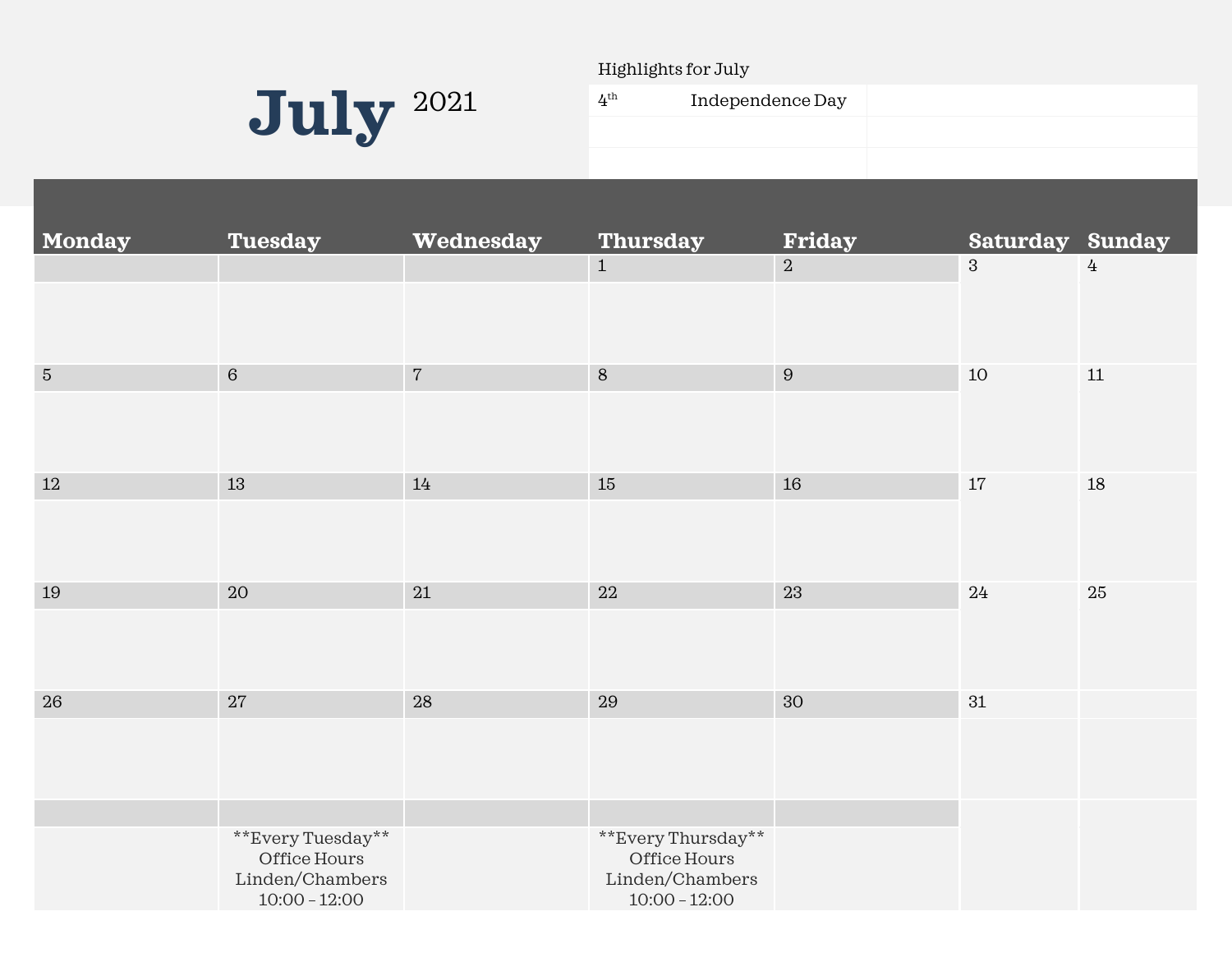#### Highlights for August



| Monday         | <b>Tuesday</b>                                                          | Wednesday | <b>Thursday</b>                                                          | <b>Friday</b> | Saturday Sunday |              |
|----------------|-------------------------------------------------------------------------|-----------|--------------------------------------------------------------------------|---------------|-----------------|--------------|
|                | **Every Tuesday**<br>Office Hours<br>Linden/Chambers<br>$10:00 - 12:00$ |           | **Every Thursday**<br>Office Hours<br>Linden/Chambers<br>$10:00 - 12:00$ |               |                 | $\mathbf{1}$ |
| $\,2$          | $\mathbf{3}$                                                            | $\bf 4$   | $\sqrt{5}$                                                               | $\,6\,$       | $\sqrt{7}$      | $\,8\,$      |
| $9\phantom{.}$ | 10                                                                      | 11        | $12\,$                                                                   | 13            | $14\,$          | 15           |
| 16             | 17                                                                      | 18        | 19                                                                       | $20\,$        | $21\,$          | $22\,$       |
| $23\,$         | $24\,$                                                                  | 25        | 26                                                                       | $27\,$        | $28\,$          | $\rm 29$     |
| 30             | 31                                                                      |           |                                                                          |               |                 |              |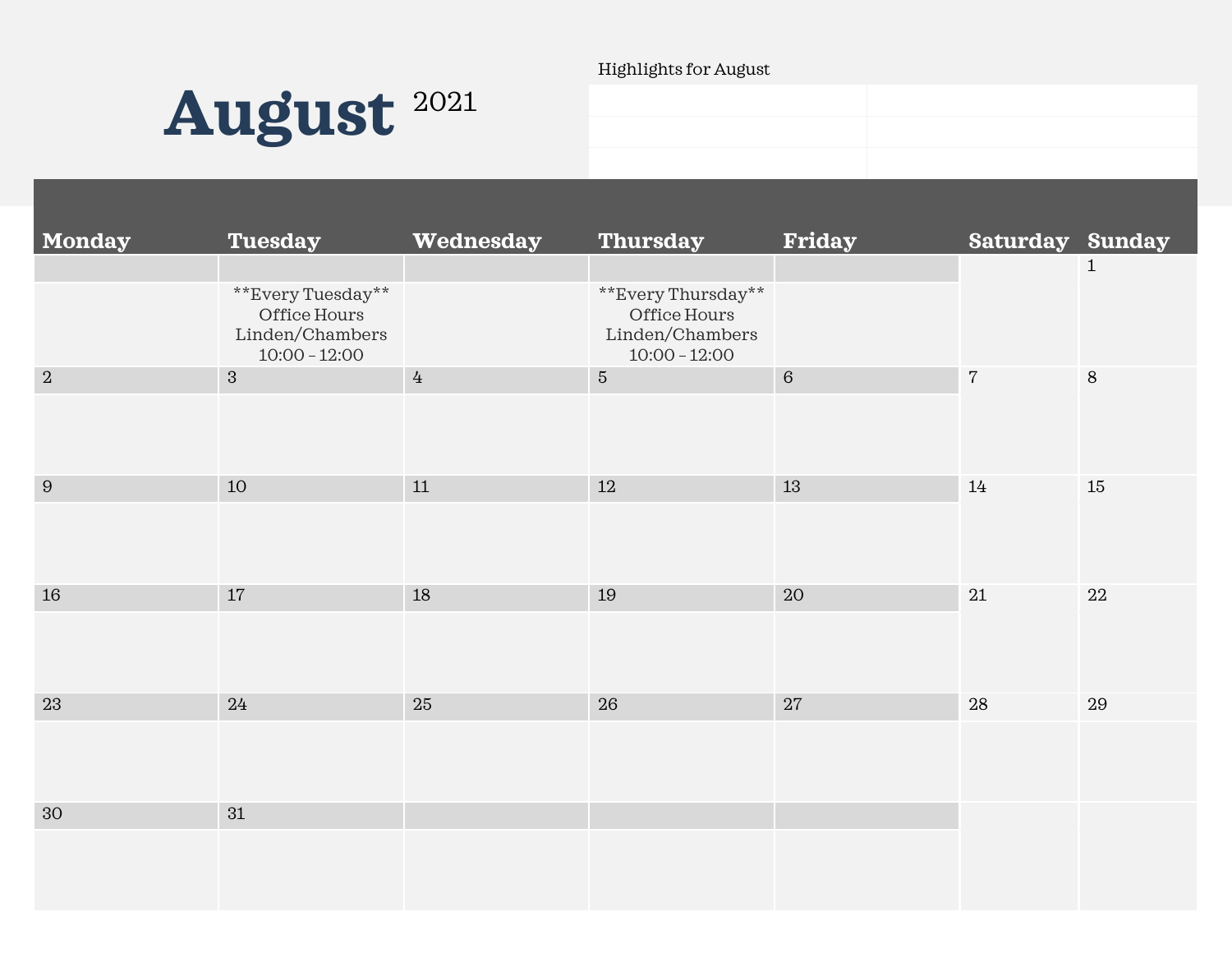# September<sup>2021</sup>

Highlights for September

| $6^{\rm th}$ | Labor Day |  |
|--------------|-----------|--|
|              |           |  |
|              |           |  |

| <b>Monday</b> | <b>Tuesday</b>                                     | Wednesday    | <b>Thursday</b>                                    | <b>Friday</b> | <b>Saturday Sunday</b> |                 |
|---------------|----------------------------------------------------|--------------|----------------------------------------------------|---------------|------------------------|-----------------|
|               |                                                    | $\mathbf{1}$ | $\overline{2}$                                     | $\mathbf{3}$  | $4\overline{ }$        | $5\overline{)}$ |
|               |                                                    |              |                                                    |               |                        |                 |
| $\,6\,$       | $\sqrt{7}$                                         | $\, 8$       | $\overline{9}$                                     | 10            | $11\,$                 | $12\,$          |
|               |                                                    |              |                                                    |               |                        |                 |
| $13\,$        | $14\,$                                             | 15           | $16\,$                                             | $17\,$        | 18                     | 19              |
|               |                                                    |              |                                                    |               |                        |                 |
| $20\,$        | 21                                                 | 22           | 23                                                 | 24            | $25\,$                 | ${\bf 26}$      |
|               |                                                    |              |                                                    |               |                        |                 |
| $27\,$        | 28                                                 | 29           | 30                                                 |               |                        |                 |
|               |                                                    |              |                                                    |               |                        |                 |
|               | **Every Tuesday**                                  |              | **Every Thursday**                                 |               |                        |                 |
|               | Office Hours<br>Linden/Chambers<br>$10:00 - 12:00$ |              | Office Hours<br>Linden/Chambers<br>$10:00 - 12:00$ |               |                        |                 |
|               |                                                    |              |                                                    |               |                        |                 |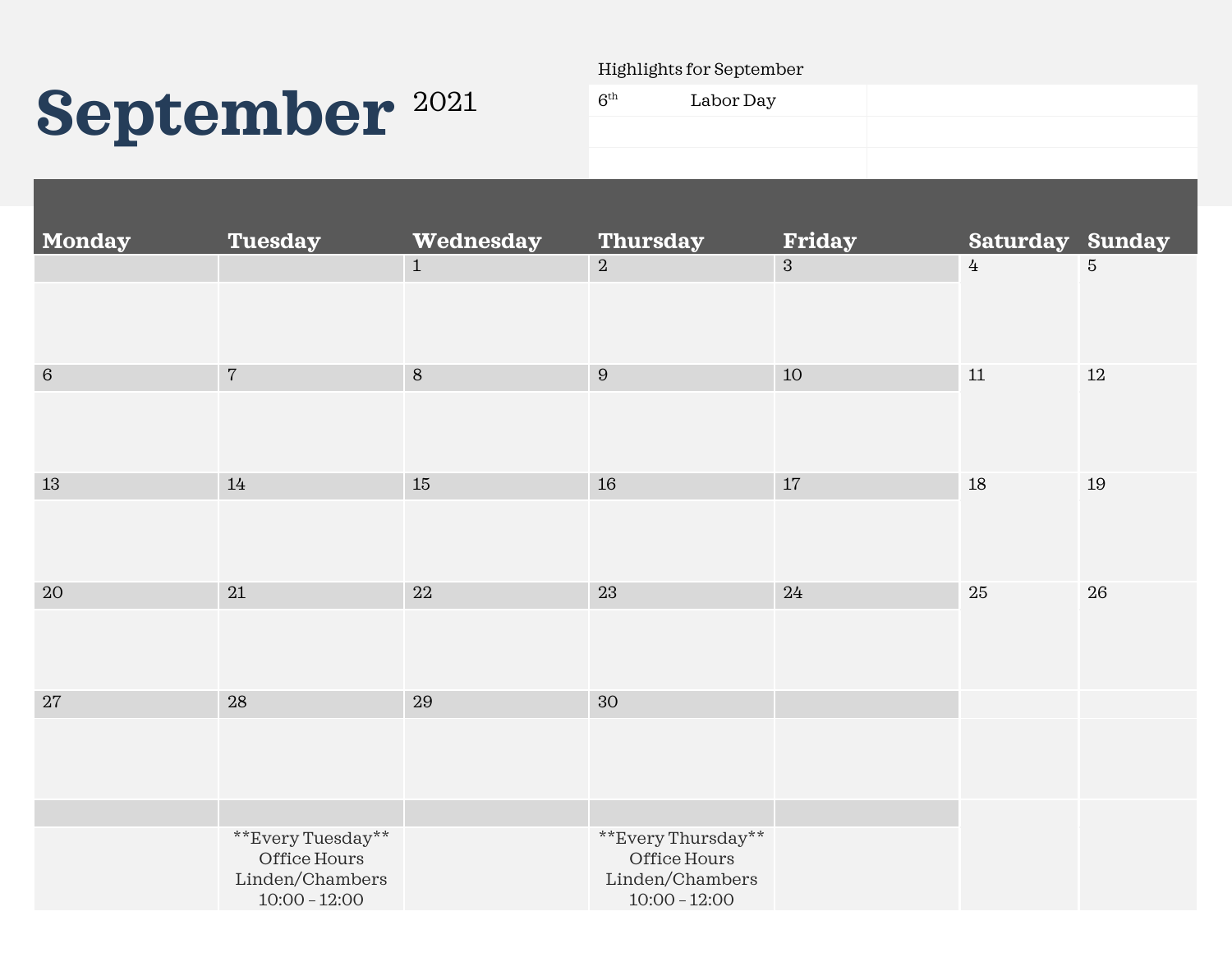### **October** 2021

Highlights for October

| $11^{\rm th}$    | Columbus Day  |  |  |
|------------------|---------------|--|--|
| 31 <sup>st</sup> | Halloween Day |  |  |
|                  |               |  |  |

| <b>Monday</b> | <b>Tuesday</b>                                          | Wednesday | <b>Thursday</b>                                          | <b>Friday</b> | <b>Saturday Sunday</b> |                |
|---------------|---------------------------------------------------------|-----------|----------------------------------------------------------|---------------|------------------------|----------------|
|               |                                                         |           |                                                          | $\mathbf{1}$  | $\boldsymbol{2}$       | $\overline{3}$ |
|               |                                                         |           |                                                          |               |                        |                |
|               |                                                         |           |                                                          |               |                        |                |
| $\frac{1}{4}$ | $\sqrt{5}$                                              | $\,6\,$   | $\sqrt{7}$                                               | $\,8\,$       | $\,9$                  | 10             |
|               |                                                         |           |                                                          |               |                        |                |
|               |                                                         |           |                                                          |               |                        |                |
| $11\,$        | $12\,$                                                  | 13        | 14                                                       | $15\,$        | 16                     | $17\,$         |
|               |                                                         |           |                                                          |               |                        |                |
|               |                                                         |           |                                                          |               |                        |                |
| $18\,$        | 19                                                      | 20        | $21\,$                                                   | $22\,$        | 23                     | 24             |
|               |                                                         |           |                                                          |               |                        |                |
|               |                                                         |           |                                                          |               |                        |                |
| $25\,$        | 26                                                      | $27\,$    | $28\,$                                                   | $\sqrt{29}$   | 30                     | 31             |
|               |                                                         |           |                                                          |               |                        |                |
|               |                                                         |           |                                                          |               |                        |                |
|               |                                                         |           |                                                          |               |                        |                |
|               |                                                         |           |                                                          |               |                        |                |
|               | Office Hours                                            |           | Office Hours                                             |               |                        |                |
|               |                                                         |           |                                                          |               |                        |                |
|               | **Every Tuesday**<br>Linden/Chambers<br>$10:00 - 12:00$ |           | **Every Thursday**<br>Linden/Chambers<br>$10:00 - 12:00$ |               |                        |                |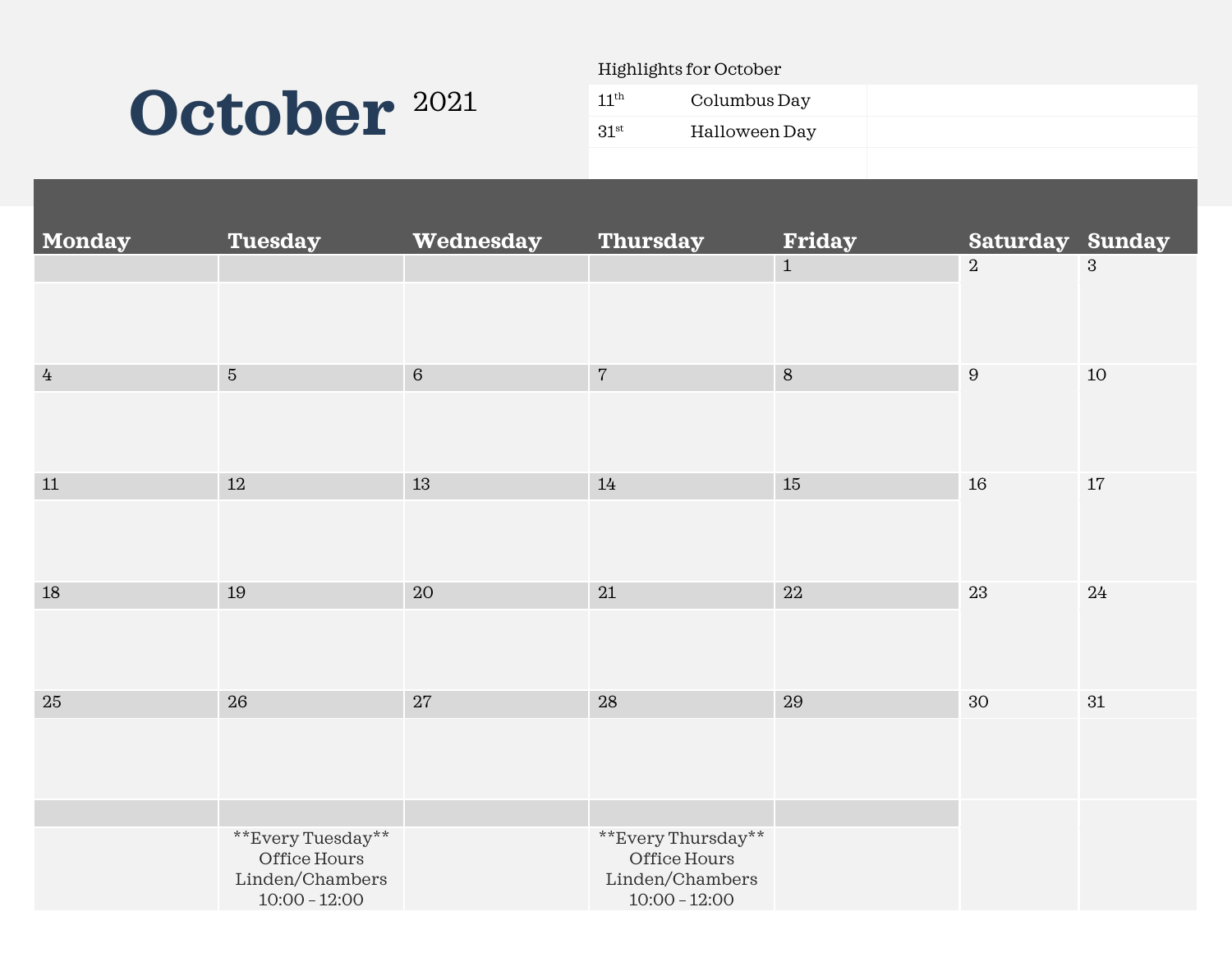## November<sup>2021</sup>

Highlights for November

| 11 <sup>th</sup> | Veterans Day     |
|------------------|------------------|
| 25 <sup>th</sup> | Thanksgiving Day |
|                  |                  |

| $\overline{\phantom{a}}$ Monday | <b>Tuesday</b>                                                          | Wednesday    | <b>Thursday</b>                                                          | <b>Friday</b> | <b>Saturday Sunday</b> |            |
|---------------------------------|-------------------------------------------------------------------------|--------------|--------------------------------------------------------------------------|---------------|------------------------|------------|
| $\mathbf{1}$                    | $\overline{2}$                                                          | $\mathbf{3}$ | $4\overline{ }$                                                          | $\sqrt{5}$    | $\,6\,$                | $\sqrt{7}$ |
| $8\,$                           | $\boldsymbol{9}$                                                        | $10\,$       | $11\,$                                                                   | $12\,$        | 13                     | 14         |
|                                 |                                                                         |              |                                                                          |               |                        |            |
| 15                              | 16                                                                      | 17           | $18\,$                                                                   | 19            | $20\,$                 | $21\,$     |
|                                 |                                                                         |              |                                                                          |               |                        |            |
| $22\,$                          | 23                                                                      | 24           | $25\,$                                                                   | 26            | $27\,$                 | 28         |
|                                 |                                                                         |              |                                                                          |               |                        |            |
| 29                              | 30                                                                      |              |                                                                          |               |                        |            |
|                                 |                                                                         |              |                                                                          |               |                        |            |
|                                 |                                                                         |              |                                                                          |               |                        |            |
|                                 | **Every Tuesday**<br>Office Hours<br>Linden/Chambers<br>$10:00 - 12:00$ |              | **Every Thursday**<br>Office Hours<br>Linden/Chambers<br>$10:00 - 12:00$ |               |                        |            |